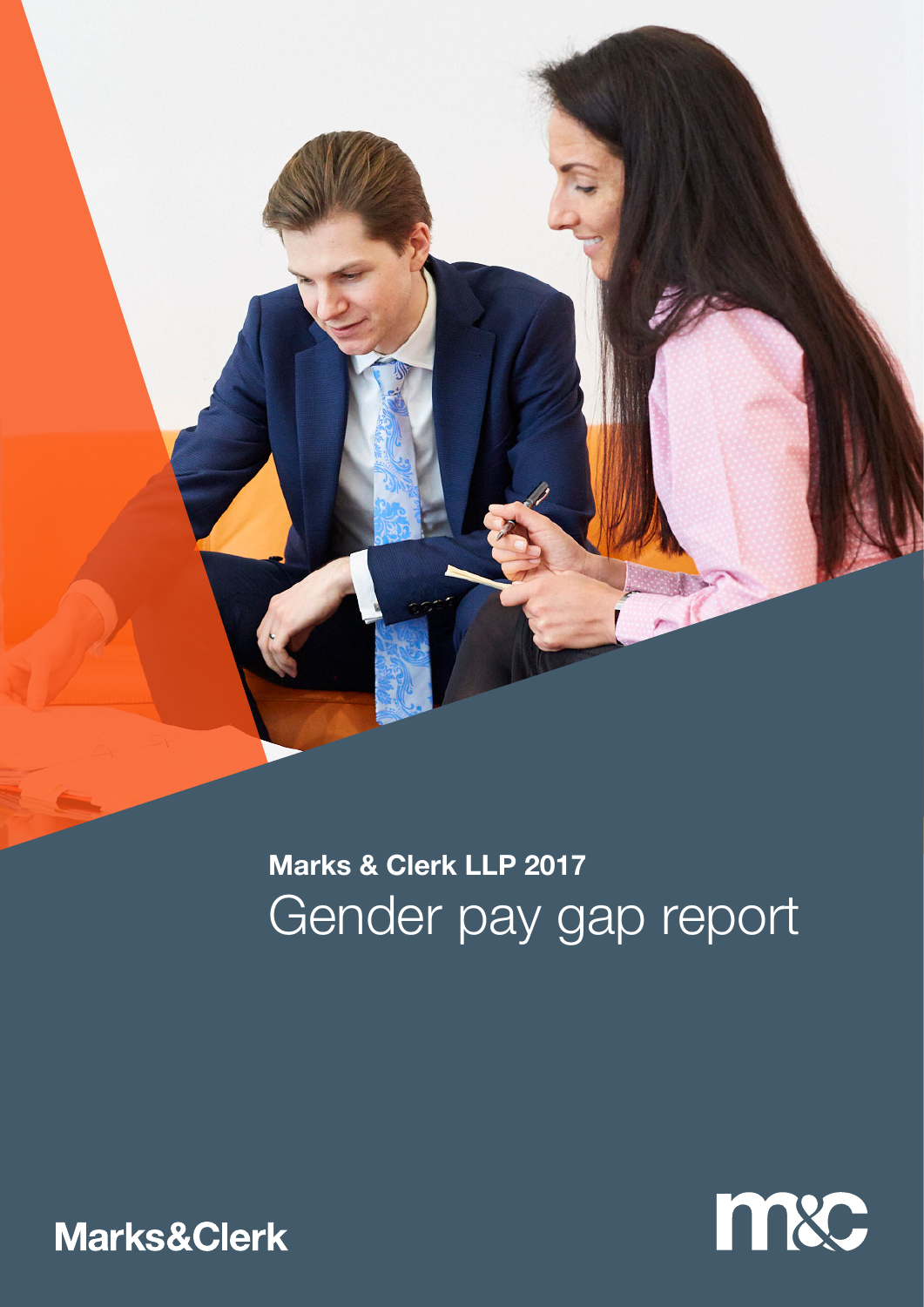Marks & Clerk is the leading and largest firm of Patent and Trade Mark attorneys in the UK with over 60 partners and 350 employees across 8 UK offices. Across our network we have offices in 8 international locations in the EU, Asia and Canada. We offer excellent IP protection and business advice locally, nationally and internationally. Our clients enjoy a uniquely comprehensive service tailored to their individual needs.

## **Gender pay**

It is important to note that the gender pay gap is very different from equal pay considerations. Gender pay gap calculations measure the difference between men's and women's average hourly earnings within the organisation, regardless of differences in job roles, expressed as a percentage of men's earnings. Equal pay considers whether men and women in the same employment, and who perform similar work, or work of equal value, receive equal pay.

|                   | <b>Mean</b> | Median |
|-------------------|-------------|--------|
| <b>Hourly pay</b> | 25.8%       | 26.9%  |
| <b>Bonus</b>      | 53.2%       | 73.1%  |

The above table shows our mean and median gender pay and bonus gap, calculated in accordance with the statutory method. This is a snapshot as of 5 April 2017 for pay, and the 12 months up to 5 April 2017 for bonus. Below is the percentage of men and women who received a bonus as at the snapshot date.



Within our patents group, our largest group of fee earners, the percentage of men and women who received a bonus at the snapshot date was:

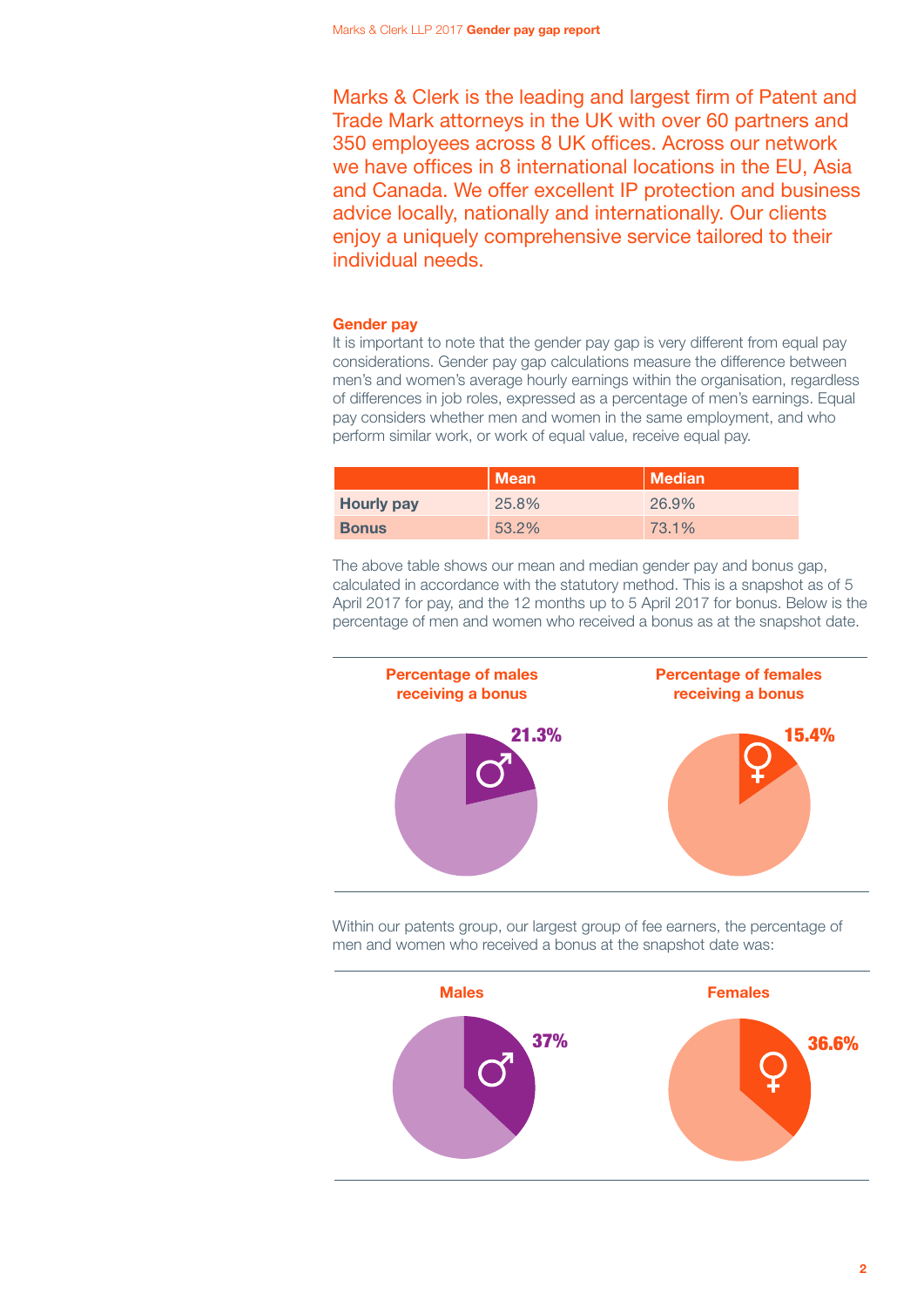# **Pay quartiles:**

The figures below show how many men and women are in each quartile of the payroll:



#### **Understanding the gender pay gap**

The data above identifies that there is a gender pay and bonus gap according to the requirements of the statutory formula. However, the statutory calculations present a very narrow slice of data and by their very nature do not take into account all relevant factors.

For the industry in which we work, it is acknowledged that almost all employers currently have a significant gender pay gap – at the point of publishing, the most recent estimate from the Office for National Statistics (ONS) is that employers in "Professional, Scientific and Technical Industries" have an average gender pay gap of 23.7%.

Factors impacting this include: there is typically a higher proportion of males in technical occupations which are usually highly paid; and a higher proportion of females in support roles, which are usually lower paid than technical occupations; the majority of senior management roles are typically held by males – senior roles are more likely to attract bonus and incentive plans; and females make up the largest proportion of part time workers, which has no impact on hourly pay, but pro-rating pay may, directly or indirectly, impact the bonus figures used in the calculations. We also look below at the challenges we face attracting candidates from a scientific, technological, engineering and mechanical (STEM) background. A number of these factors are deep-rooted challenges which employers alone cannot fully address and any solution will be multi-faceted, requiring wider change within society and education.